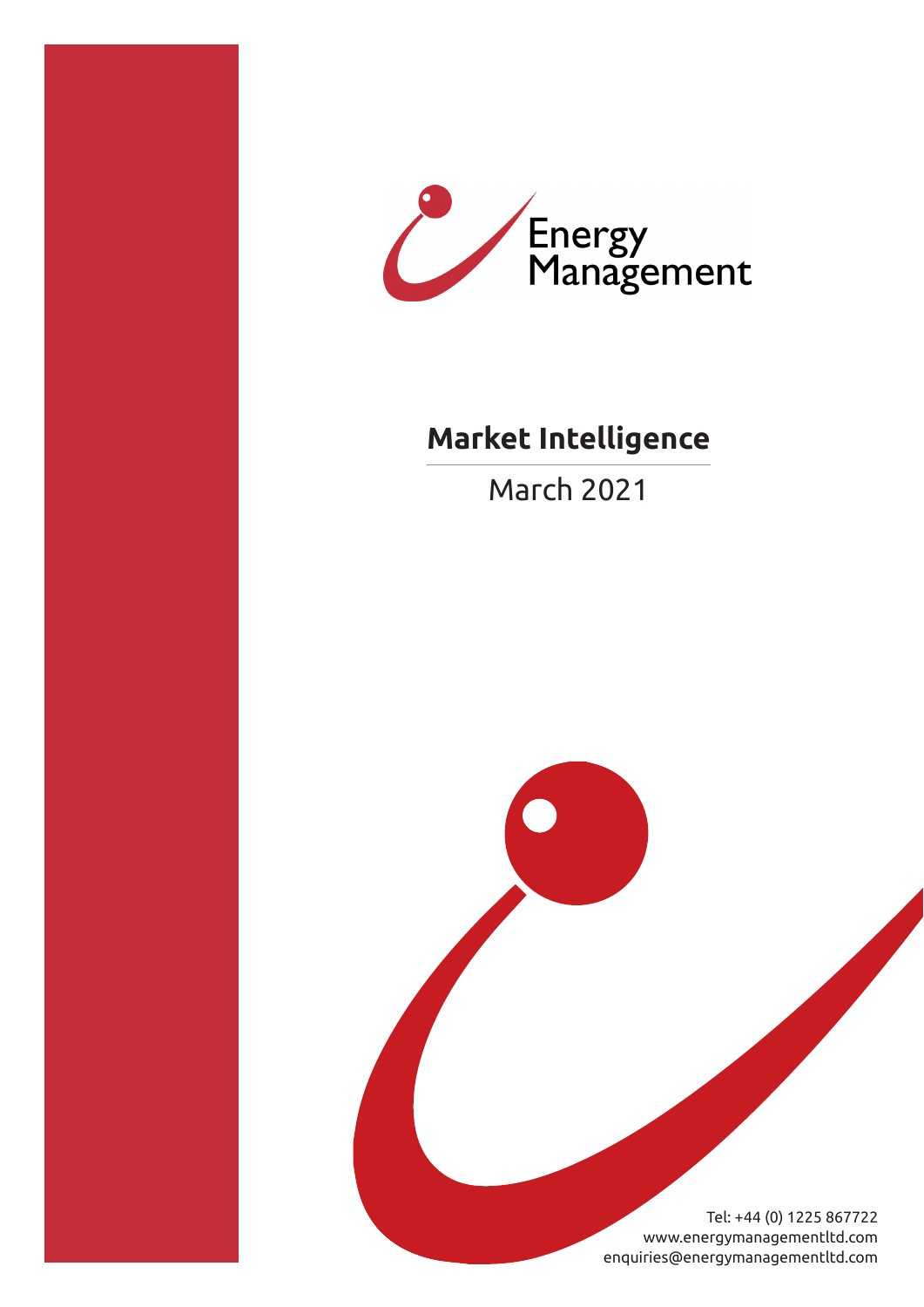

### **GAS REVIEW**

### Gas News

### Hot and cold

Colder weather and the need to increase gas-fired power generation all added to the upward pressure on prices. While, Norwegian production issues and reductions in Russian exports into mainland Europe for a number of key days led to concerns over supply.

But by mid-March, there was some let up as meteorologists revised their weather forecasts in both the UK and mainland Europe. With higher temperatures comes a reduction in heating demand and, therefore, less need for gas.

### Historic NBP Gas Graph



**Month**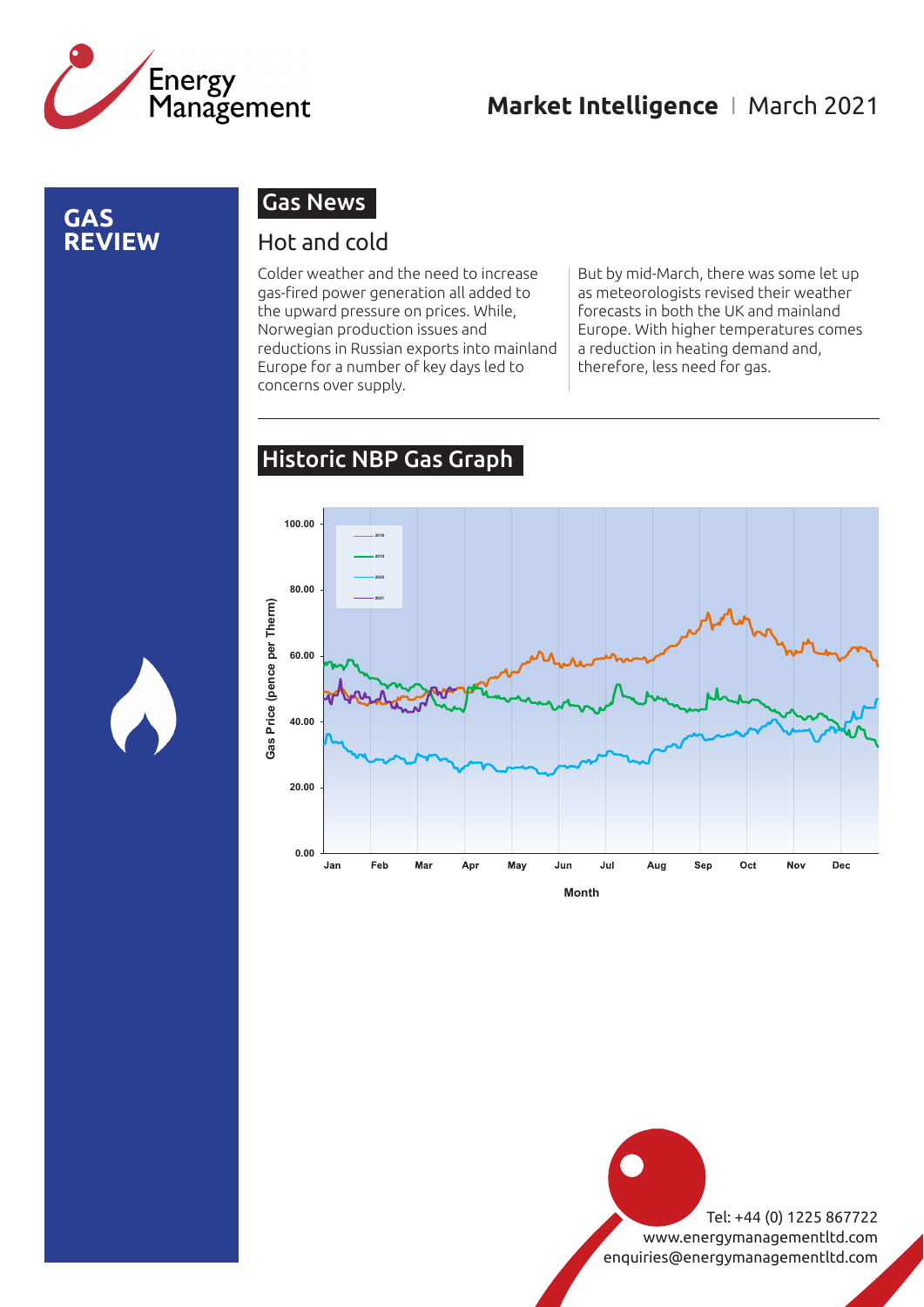

**GAS REVIEW**

### NBP Gas Prices

|                  | <b>Trading date</b> |           |                 |
|------------------|---------------------|-----------|-----------------|
|                  | 22-Feb-21           | 22-Mar-21 | <b>Increase</b> |
| Summer 21        | 38.70               | 45.15     | 6.45            |
| <b>Winter 21</b> | 48.40               | 54.65     | 6.25            |
| <b>Summer 22</b> | 37.97               | 45.15     | 7.18            |
| <b>Winter 22</b> | 46.89               | 50.30     | 3.41            |

### Forward NBP Gas Curve

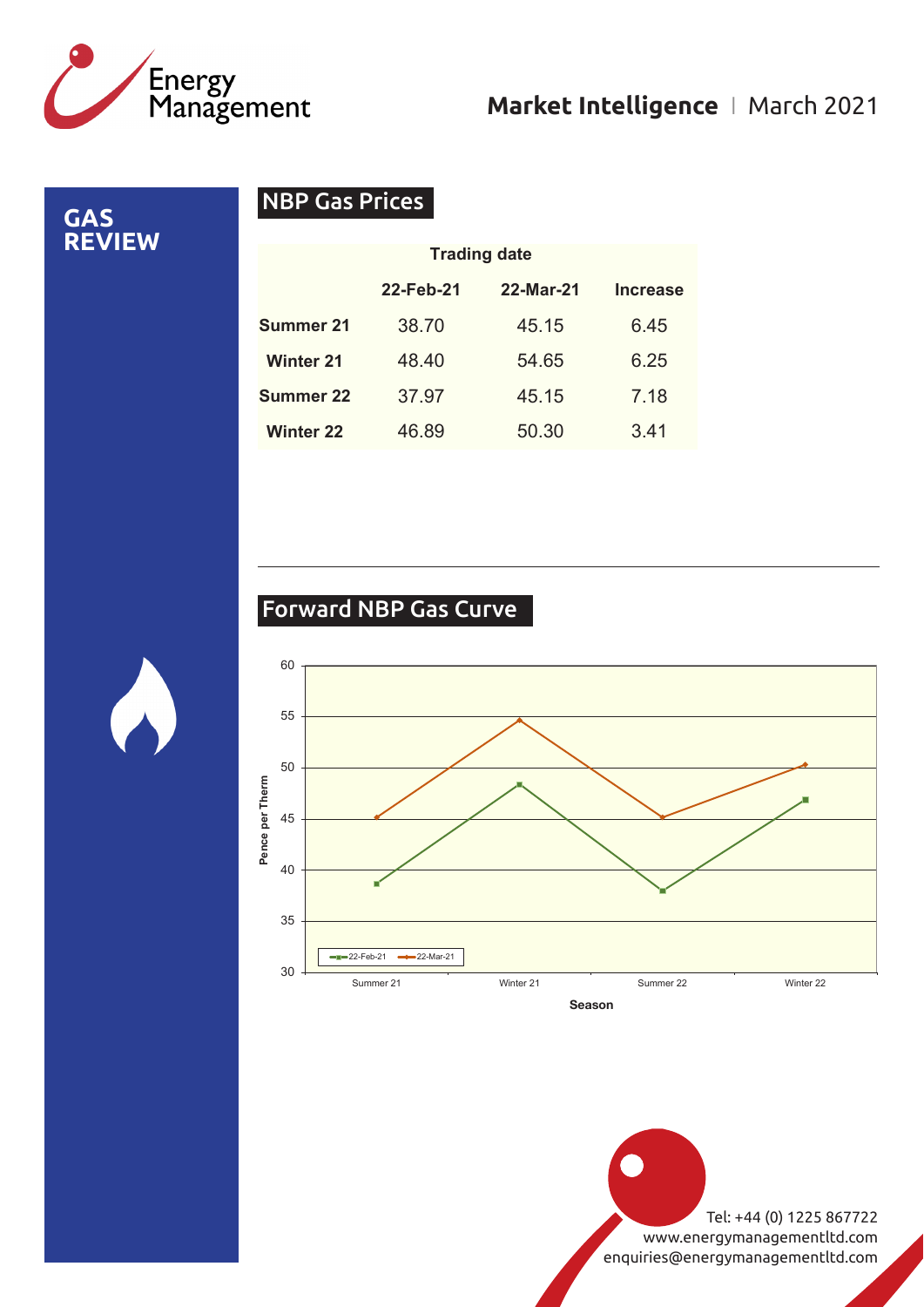

### **ELECTRICITY REVIEW**

### Electricity News

### Bulls take over

While UK power prices were relatively quiet in terms of movement over the second half of February, the market began to kick back into life and rise once again in the first half of March. This was due to less windy conditions and generally colder weather, as well as outages on both sides of the channel.

The UK's increasing reliance on wind generation was once again tested with output dropping below 2% of generated capacity, simply due the vagaries of nature. Add in plant outages at several

conventional gas-fired power stations, including Great Yarmouth, Saltend and Lynemouth, together with issues with the Heysham 1-2 and Hartlepool 2 nuclear reactors, and the short-term market went on a significant bullish run.

The news was no better for UK longterm power prices, as Asian LNG prices rebounded off the back of strong regional buying for restocking purposes. Russian and Australian supply concerns were an additional factor in shaping the situation.



### Undelivered Wholesale Electricity Rates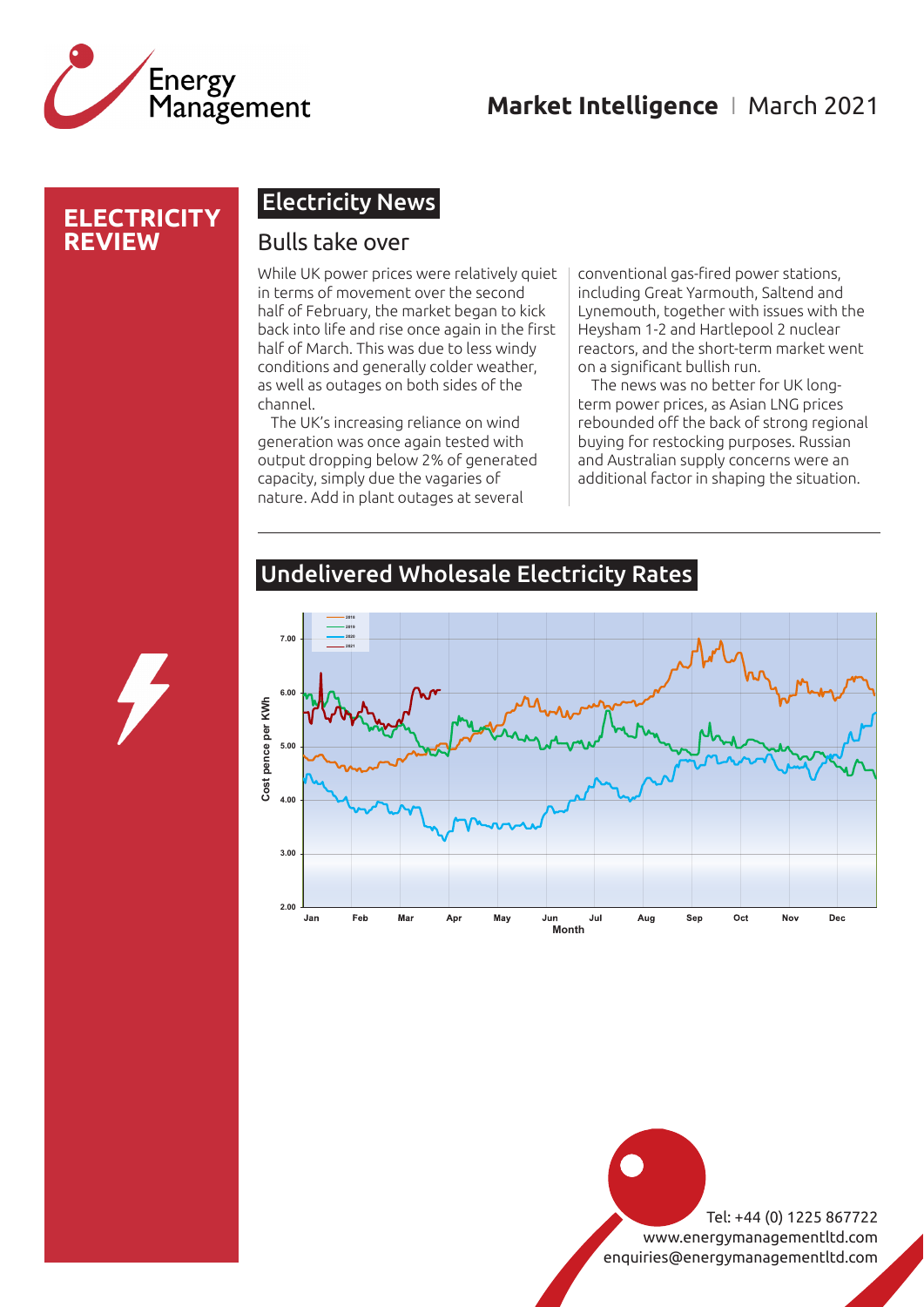# Energy<br>Management

### **Market Intelligence** I March 2021

### OTC Power Price Assessments £/MWh **ELECTRICITY REVIEW 22-Feb-21 23-Mar-21 Increase Summer 21** 49.60 55.65 6.05 **Winter 21** 57.65 65.25 7.60 **Summer 22** 46.80 50.35 3.55 **Winter 22** 55.00 59.10 4.10 **Trading date**

### OTC Electricity Forward Price Curve

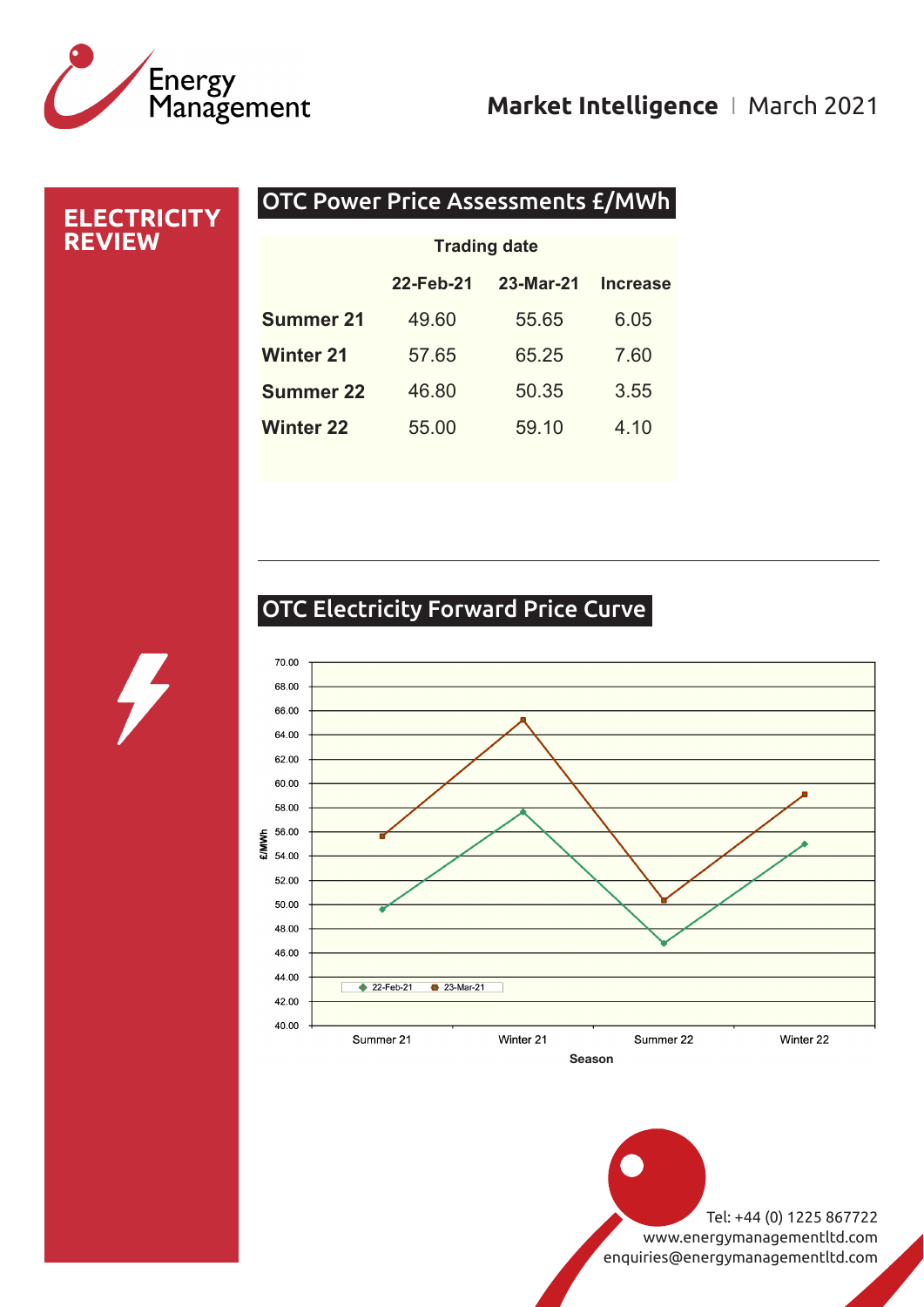

### **OIL REVIEW**





### Not Biden his time

Oil and coal markets simultaneously witnessed strong gains for the beginning of March. Despite the end of the freak arctic period in the southern States of America, oil prices continued to be bullish for the first time since the end of 2019, amid heightened economic/travel optimism.

The approval of President Biden's \$1.9 trillion US stimulus package by the House of Representatives (it now only needs Senate approval), and the post-vaccine feel-good

factor, led to a bullish market before fears of OPEC+ states increasing production came into play.

Oil prices have since eased, losing US\$6 in the past week. This trend was triggered by the publication of IEA reports that said oil demand may not recover to pre-pandemic levels for five years as well as the swelling US inventories, although other markets, including EUAs and LNG, are on the rise again after briefly deflating.